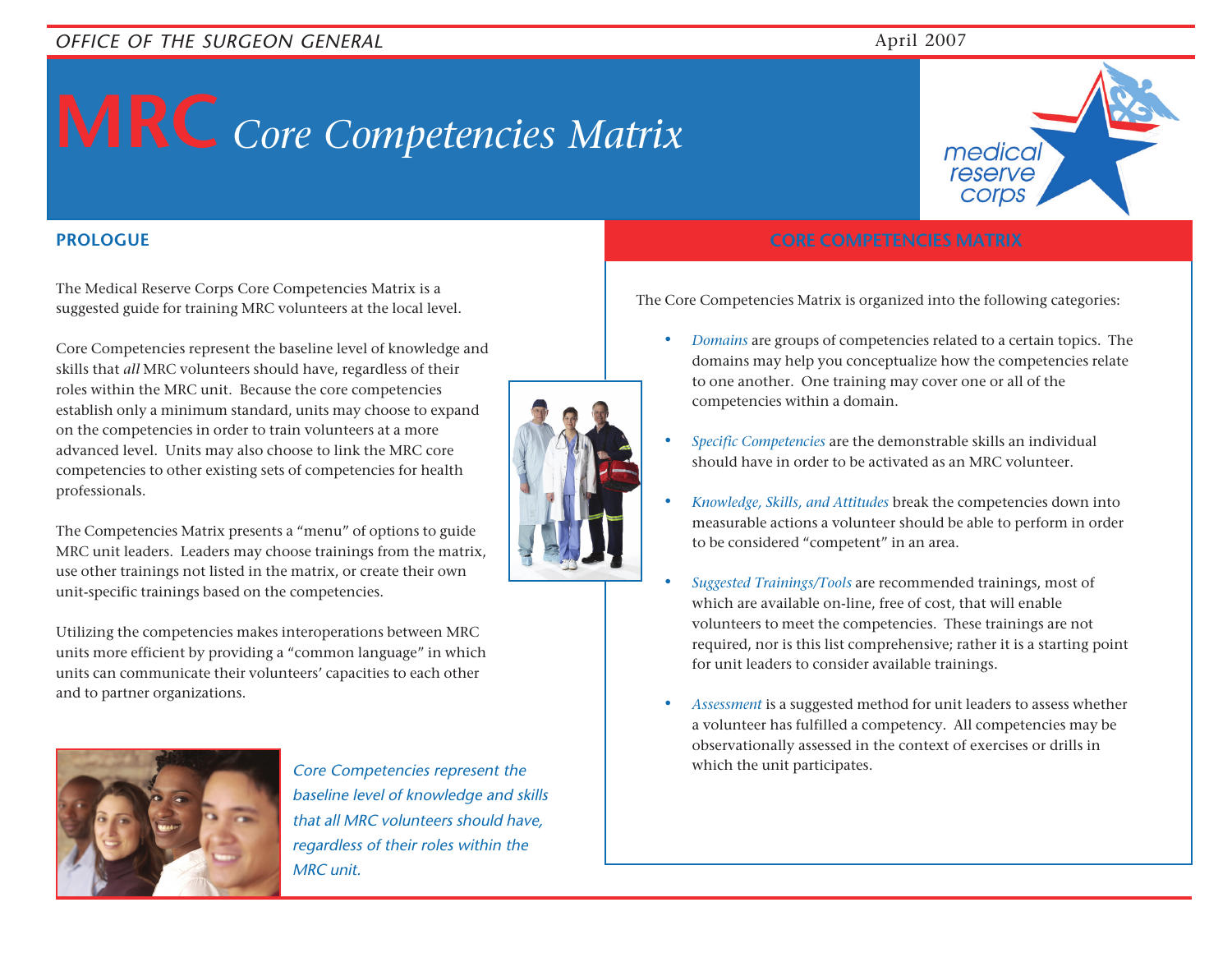## **MRC** *Core Competencies Matrix*

#### **Domain #1: Health, Safety, & Personal Preparedness**

| <b>Specific Competency</b>                                                                                                                                                                        | <b>Knowledge</b>                                                                                                                                                                                                                                                                                                                                                                                                                                                                                                                 | <b>Skill</b>                                                                                                                                                                                                                                                                                                                                                                                                                           | <b>Attitude</b>                                                                                           | <b>Suggested Trainings/Tools</b>                                                                                                                                                                                                                                                                                                                                                                                                                                                                                                                                                                       | <b>Assessment</b>                                                                                                                                                                                               |
|---------------------------------------------------------------------------------------------------------------------------------------------------------------------------------------------------|----------------------------------------------------------------------------------------------------------------------------------------------------------------------------------------------------------------------------------------------------------------------------------------------------------------------------------------------------------------------------------------------------------------------------------------------------------------------------------------------------------------------------------|----------------------------------------------------------------------------------------------------------------------------------------------------------------------------------------------------------------------------------------------------------------------------------------------------------------------------------------------------------------------------------------------------------------------------------------|-----------------------------------------------------------------------------------------------------------|--------------------------------------------------------------------------------------------------------------------------------------------------------------------------------------------------------------------------------------------------------------------------------------------------------------------------------------------------------------------------------------------------------------------------------------------------------------------------------------------------------------------------------------------------------------------------------------------------------|-----------------------------------------------------------------------------------------------------------------------------------------------------------------------------------------------------------------|
| Describe the procedures<br>and steps necessary for<br>the MRC member to<br>protect health, safety,<br>and overall well-being of<br>themselves, their<br>families, the team, and<br>the community. | Identify the key<br>$\bullet$<br>components of a<br>personal and family<br>preparedness plan.<br>Identify and<br>$\bullet$<br>recognize the<br>potential barriers to<br>executing the plans<br>and identify<br>contingencies<br>Identify key<br>$\bullet$<br>components of a<br>variety of<br>preparedness kits<br>(e.g., home kit, Go-<br>Kit, work kit)<br>Identify key<br>$\bullet$<br>components to<br>keeping one's self,<br>family, team and<br>community safe<br>from environmental<br>and incident hazards<br>and risks. | Prepare a personal<br>$\bullet$<br>and family<br>preparedness plan<br>$\bullet$<br>Review it with<br>family, neighbors,<br>and friends<br>$\bullet$<br>Set up occasions to<br>implement the drill<br>and measure its<br>efficacy or need for<br>revision.<br>Utilize recognized<br>$\bullet$<br>methods of<br>protection (e.g.,<br>hand washing<br>hygiene, cough<br>etiquette, masks<br>and other personal<br>protective<br>measures) | $\bullet$<br>Embrace and<br>promote the<br>value of<br>personal, family,<br>and work life<br>preparedness | <b>ARC</b> Introduction to Disaster<br>$\bullet$<br>www.redcross.org<br>flash/course01_v01/<br>$\bullet$<br>FEMA Independent Study<br>Program: IS-22 Are you Ready?<br>An In-Depth Guide to Citizen<br>Preparedness<br>http://training.fema.gov/<br>EMIWeb/IS/is22.asp<br>CERT-Module 1, Lesson 2:<br>$\bullet$<br>Family and Workplace<br>Preparedness<br>www.citizencorps.gov/cert/<br><b>IS317/</b><br>Ready.Gov<br>$\bullet$<br>www.ready.gov/america/<br>index.html<br><b>Standard Precautions and</b><br>۰<br>Respiratory Hygiene<br><b>MRC-TRAIN Course ID:</b><br>1007977<br>www.mrc.train.org | Document that the MRC<br>$\bullet$<br>member has a personal<br>and family preparedness<br>plan in place.<br>(Yes or No)<br>Document that the MRC<br>$\bullet$<br>member possesses a<br>disaster kit (Yes or No) |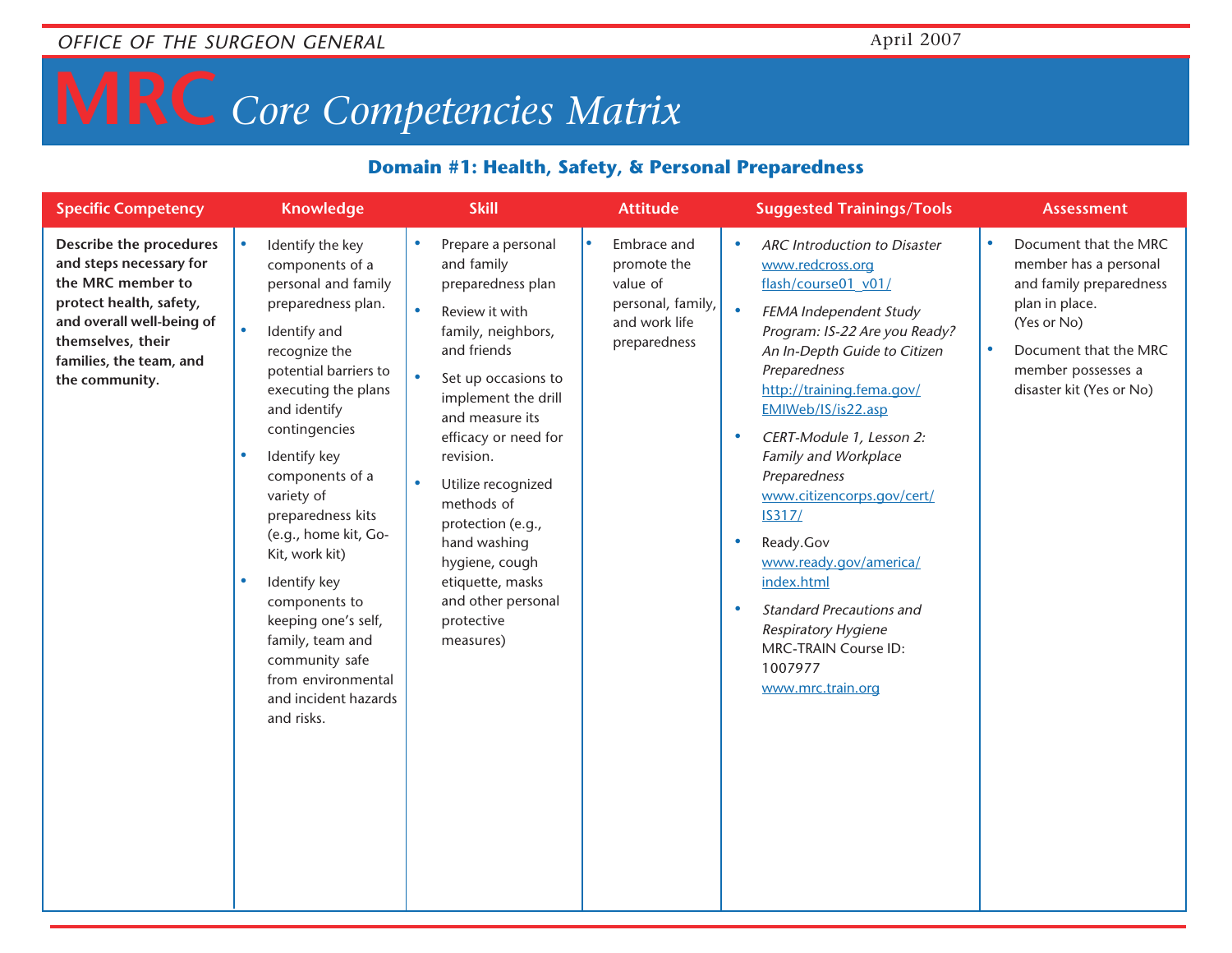## **MRC** *Core Competencies Matrix*

#### **Domain #1: Health, Safety, & Personal Preparedness (continued)**

| <b>Specific Competency</b>                                                                                             | <b>Knowledge</b>                                                                                                                                                                                                                                                                                                                                                                                                                                                                                                                                                                                                                           | <b>Skill</b>                                                                                                     | <b>Attitude</b>                                                                                                                                                                                                                                                                                                                                                                                                                                                                                                                                                                  | <b>Suggested Trainings/Tools</b>                                                                                                                                                                                                                                                                                                                                                                                                                                                                                                                                                                                                                                                                                                                                                                                                                               | <b>Assessment</b>                                                                                        |
|------------------------------------------------------------------------------------------------------------------------|--------------------------------------------------------------------------------------------------------------------------------------------------------------------------------------------------------------------------------------------------------------------------------------------------------------------------------------------------------------------------------------------------------------------------------------------------------------------------------------------------------------------------------------------------------------------------------------------------------------------------------------------|------------------------------------------------------------------------------------------------------------------|----------------------------------------------------------------------------------------------------------------------------------------------------------------------------------------------------------------------------------------------------------------------------------------------------------------------------------------------------------------------------------------------------------------------------------------------------------------------------------------------------------------------------------------------------------------------------------|----------------------------------------------------------------------------------------------------------------------------------------------------------------------------------------------------------------------------------------------------------------------------------------------------------------------------------------------------------------------------------------------------------------------------------------------------------------------------------------------------------------------------------------------------------------------------------------------------------------------------------------------------------------------------------------------------------------------------------------------------------------------------------------------------------------------------------------------------------------|----------------------------------------------------------------------------------------------------------|
| Describe the impact of<br>an event on the mental<br>health of the MRC<br>member and their<br>family, team, and others. | Identify the range of<br>$\bullet$<br>anticipated stress<br>reactions<br>experienced by<br>disaster survivors,<br>MRC members,<br>responders, and<br>others in the early<br>aftermath of<br>disaster.<br>Identify when, how,<br>$\bullet$<br>and where to refer<br>disaster survivors,<br><b>MRC Team</b><br>members, and<br>others for additional<br>mental health<br>support and care.<br>Identify the basic<br>$\bullet$<br>elements of<br>Psychological First<br>Aid and the key<br>ways to provide<br>emotional care and<br>comfort to disaster<br>survivors, MRC<br>Members, and<br>others in the early<br>aftermath of<br>disaster. | Provide<br>$\bullet$<br>psychological first<br>aid to disaster<br>survivors, MRC<br>team members,<br>and others. | Acknowledge<br>$\bullet$<br>that disasters<br>and other public<br>health<br>emergencies are<br>stressful events.<br>Acknowledge<br>٠<br>that MRC<br>members are in a<br>unique role to<br>provide<br>emotional care<br>and comfort to<br>disaster<br>survivors, MRC<br>team members<br>and others.<br>Embrace the<br>$\bullet$<br>concept that<br>providing<br>emotional care<br>and comfort in<br>the early<br>aftermath of<br>disaster may<br>mitigate short<br>and long-term<br>psychological<br>consequences<br>in disaster<br>survivors, MRC<br>team members<br>and others. | Psychological First Aid: Field<br><b>Operations Guide (MRC version)</b><br>www.medicalreservecorps.gov/<br><b>File/MRC Resources/</b><br><b>MRC PFA.doc</b><br>Psychological First Aid: Helping<br>People Cope During Disasters<br>and Public Health Emergencies<br>www.centerfordisastermedicine.org/<br>disaster mental health.html<br>Nebraska Psychological First Aid<br>$\bullet$<br>Curriculum<br>www.disastermh.nebraska.edu/<br>psychfirstaid.html<br>Psychological First Aid: Helping<br>Others in Times of Stress<br>Contact your local American Red<br><b>Cross Chapter</b><br>Introduction to Mental Health<br>Preparedness for Local Health<br>Department Staff and<br><b>Community Volunteers</b><br>https://www.mrc.train.org/<br>DesktopShell.aspx?tabid=62&goto=<br>browse&browse=subject&look<br>for=18&clinical=both&local=all<br>&ByCost=0 | Document participation<br>$\bullet$<br>in a Psychological First<br>Aid training (online or<br>classroom) |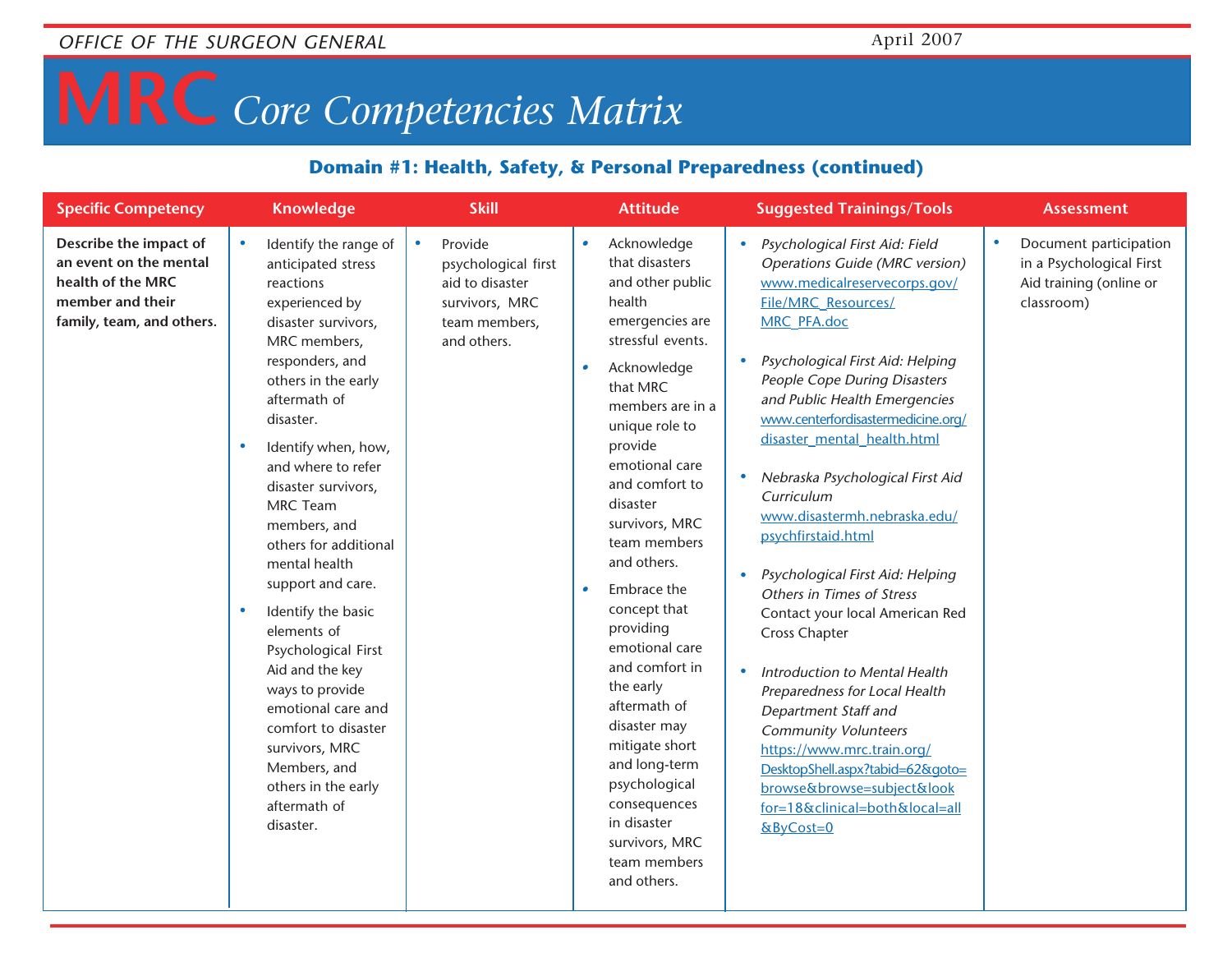# **MRC** *Core Competencies Matrix*

#### **Domain #2: Roles & Responsibilities of Individual Volunteers**

| <b>Specific Competency</b>                                                                                                                        | <b>Knowledge</b>                                                                                                                                                                                                                                                                                                                                                                                                                                                  | <b>Skill</b>                                                                                                                                                                                 | <b>Attitude</b>                                                                                                                                                | <b>Suggested Trainings/Tools</b>                                                                                                                                                                                                                                                                                                                                                                           | <b>Assessment</b>                                                                                                                                                                                                                                                 |
|---------------------------------------------------------------------------------------------------------------------------------------------------|-------------------------------------------------------------------------------------------------------------------------------------------------------------------------------------------------------------------------------------------------------------------------------------------------------------------------------------------------------------------------------------------------------------------------------------------------------------------|----------------------------------------------------------------------------------------------------------------------------------------------------------------------------------------------|----------------------------------------------------------------------------------------------------------------------------------------------------------------|------------------------------------------------------------------------------------------------------------------------------------------------------------------------------------------------------------------------------------------------------------------------------------------------------------------------------------------------------------------------------------------------------------|-------------------------------------------------------------------------------------------------------------------------------------------------------------------------------------------------------------------------------------------------------------------|
| <b>Describe the MRC</b><br>member's<br>communication role(s)<br>and processes with<br>response partners,<br>media, general public,<br>and others. | Understand the role<br>$\bullet$<br>of the Public<br>Information Officer<br>(PIO) or other<br>authorized agent<br>$\bullet$<br>Understand an<br>individual MRC<br>member's role and<br>responsibilities in<br>communicating with<br>response partners,<br>media, general<br>public, and others<br>Understand<br>$\bullet$<br>legislative<br>requirements related<br>to the sharing of<br>protected<br>information (e.g.,<br>HIPAA, personal<br>information, etc.) | Perform your roles<br>$\bullet$<br>& responsibilities in<br>the position you are<br>assigned<br>Communicate<br>effectively with<br>response partners,<br>media, general<br>public and others | Respect privacy<br>$\bullet$<br>and<br>confidentiality<br>Promote<br>$\bullet$<br>consistent and<br>approved<br>messaging<br>Embrace high<br>ethical standards | IS 100: Introduction to the<br><b>Incident Command System</b><br><b>OR</b><br>IS 100: Introduction to the<br>$\bullet$<br>Incident Command System for<br><b>Healthcare Hospitals</b><br>Hospital Incident Command<br>System (HICS)<br>https://www.mrc.train.org/<br>DesktopShell.aspx?tabid=62&<br>goto=browse&browse=subject&<br>keyword=HIPAA&keyoption=<br>Both&clinical=both&local<br>$=$ all&ByCost=0 | Document the<br>$\bullet$<br>completion of IS 100 or<br>equivalent<br>Document the<br>$\bullet$<br>completion of a HIPAA<br>training or equivalent<br>Document participation<br>$\bullet$<br>in a interpersonal<br>communication skills<br>training or equivalent |
| <b>Demonstrate the MRC</b><br>member's ability to<br>follow procedures for<br>assignment, activation,<br>reporting, and<br>deactivation.          | Describe the local<br>۰<br>MRC's guidelines or<br>procedures for<br>assignment,<br>activation, reporting,<br>and deactivation                                                                                                                                                                                                                                                                                                                                     | Participate in a drill,<br>exercise or public<br>health activity                                                                                                                             | Embrace the<br>mission of the<br><b>MRC</b><br>Honor a sense of<br>$\bullet$<br>duty<br>Develop a<br>$\bullet$<br>commitment to<br>personal<br>accountability  | Local unit-specific training<br>Drill, Exercise, Training, or actual<br>event<br>Public Health activities (e.g.,<br>participating in health fairs,<br>disease screenings, and<br>community education events)                                                                                                                                                                                               | Document completion<br>$\bullet$<br>of local unit-specific<br>training<br>Direct observation of<br>$\bullet$<br>compliance                                                                                                                                        |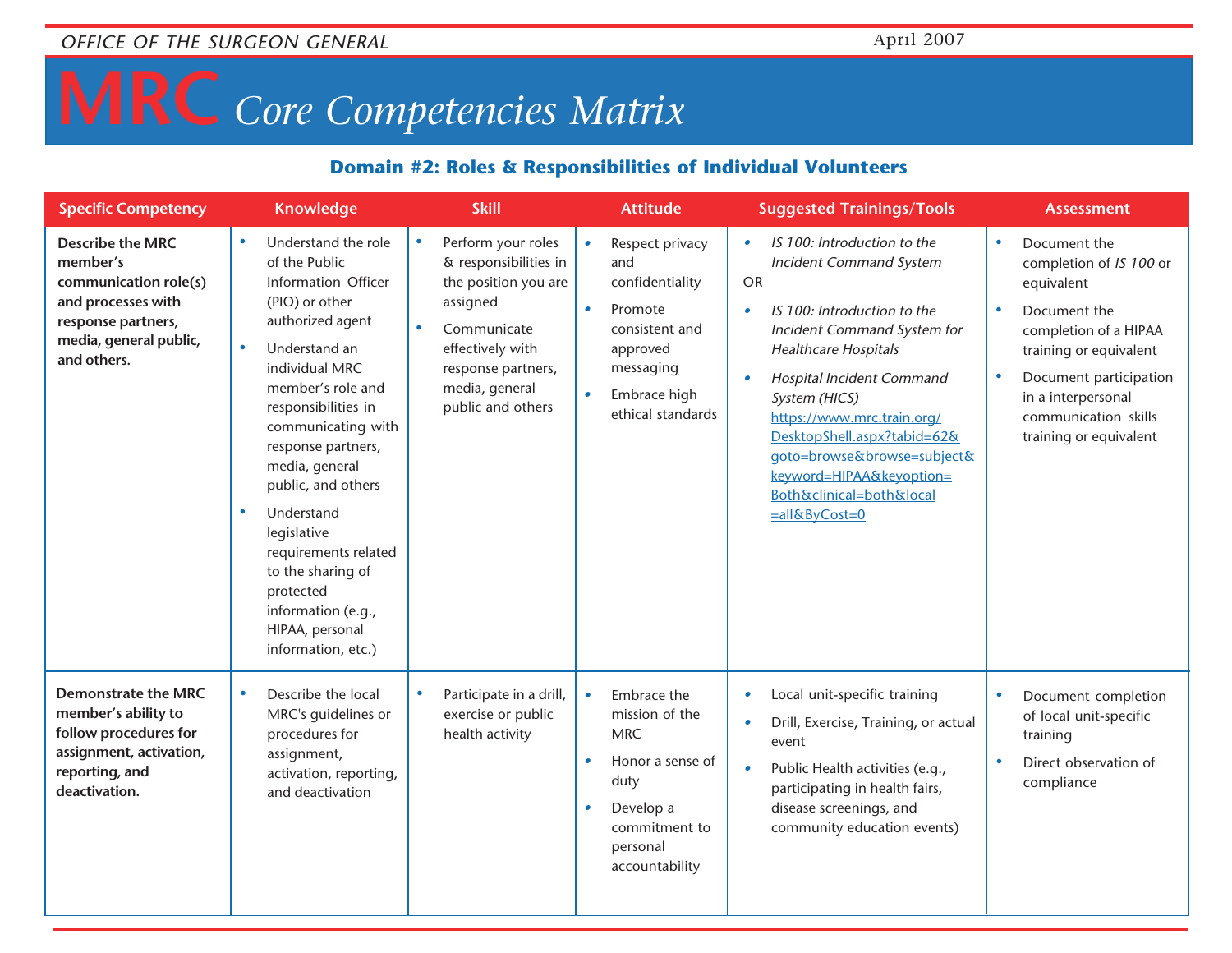## **MRC** *Core Competencies Matrix*

#### **Domain #2: Roles & Responsibilities of Individual Volunteers (continued)**

| Identify limits to own                                                 | Identify the physical                                                                                                                                                                                           | Engage in a self-<br>$\bullet$                                                            | Have realistic<br>$\bullet$                                                                                                                                       | Local Unit Orientation<br>$\bullet$                | Volunteer Screening<br>۰ |
|------------------------------------------------------------------------|-----------------------------------------------------------------------------------------------------------------------------------------------------------------------------------------------------------------|-------------------------------------------------------------------------------------------|-------------------------------------------------------------------------------------------------------------------------------------------------------------------|----------------------------------------------------|--------------------------|
| skills, knowledge, and<br>abilities as they pertain<br>to MRC role(s). | and emotional<br>challenges for<br>various types of<br>duties, dassignments<br>and activities<br>Identify personal and<br>professional liability.<br>Identify gaps in own<br>knowledge-base &<br>training needs | assessment<br>$\bullet$<br>Communicate<br>limitations when<br>appropriate or<br>necessary | expectations<br>Accept one's<br>$\bullet$<br>limitations<br>Accept<br>$\bullet$<br>responsibility for<br>personal or<br>professional<br>growth and<br>development | Drill, Exercise, Training, or actual<br>٠<br>event |                          |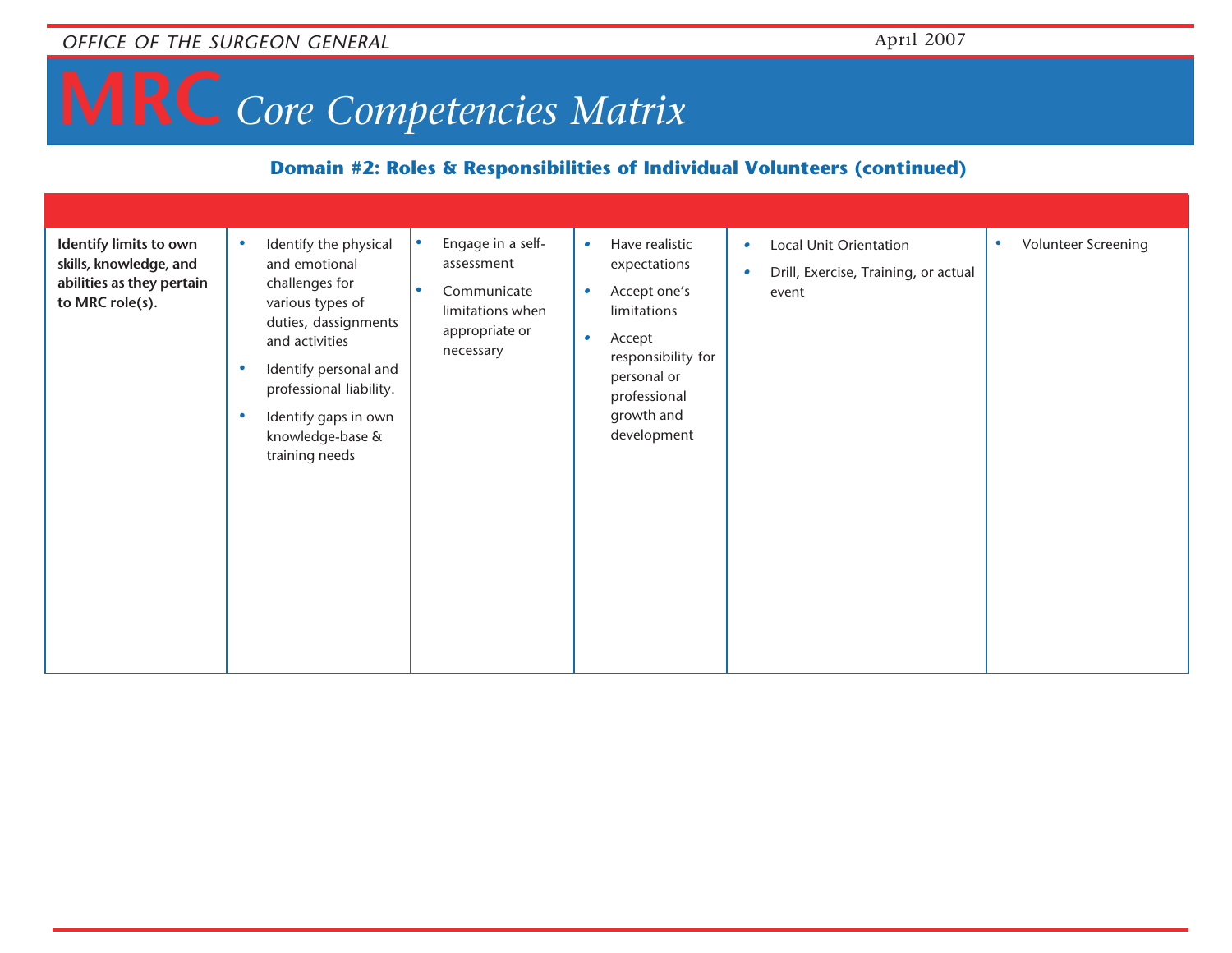# **MRC** *Core Competencies Matrix*

#### **Domain #3: Public Health Activities & Incident Management**

| <b>Specific Competency</b>                                                                                                                                                     | <b>Knowledge</b>                                                                                                                                                                                                                                                                                                                                                                                                                              | <b>Skill</b>                                                                                                                                              | <b>Attitude</b>                                                                                                 | <b>Suggested Trainings/Tools</b>                                                                                                                                                                                                                                                               | <b>Assessment</b>                                                                                                                                                                                                                                                                                                                                                                                 |
|--------------------------------------------------------------------------------------------------------------------------------------------------------------------------------|-----------------------------------------------------------------------------------------------------------------------------------------------------------------------------------------------------------------------------------------------------------------------------------------------------------------------------------------------------------------------------------------------------------------------------------------------|-----------------------------------------------------------------------------------------------------------------------------------------------------------|-----------------------------------------------------------------------------------------------------------------|------------------------------------------------------------------------------------------------------------------------------------------------------------------------------------------------------------------------------------------------------------------------------------------------|---------------------------------------------------------------------------------------------------------------------------------------------------------------------------------------------------------------------------------------------------------------------------------------------------------------------------------------------------------------------------------------------------|
| Describe the chain of<br>command (e.g.,<br>Emergency<br><b>Management System,</b><br>ICS, NIMS), the<br>integration of the MRC,<br>and its application to a<br>given incident. | Understand NIMS &<br>$\bullet$<br>NIMS Compliance<br>Understand the Role<br>of the MRC in ICS<br>Understand how ICS<br>is interdisciplinary &<br>organizationally<br>variable<br>Identify the 5 ICS<br>Management<br><b>Functions</b><br>Understand the<br>Principles of Span of<br>Control<br>Identify the Roles &<br>Responsibilities of<br><b>Key ICS Positions</b><br>Identify the Key<br>Facilities and<br>Locations Described<br>in ICS | Operate within the<br>$\bullet$<br>structure of the<br>incident command<br>system<br>Notify the Chain of<br>Command when<br>safety action is<br>necessary | Respect the<br>command<br>structure by<br>relinquishing<br>personal<br>authority to<br>operational<br>authority | IS 100: Introduction to the<br><b>Incident Command System</b><br>OR<br>IS 100: Introduction to the<br>Incident Command System for<br><b>Healthcare or Hospitals</b><br>IS-700: National Incident<br>Management System (NIMS),<br>An Introduction<br>Hospital Incident Command<br>System (HICS) | Successful completion of<br>$\bullet$<br>IS-700 or equivalent<br><b>AND</b><br>Successful completion of<br>IS 100: Introduction<br>to the Incident<br>Command System<br><b>OR</b><br>IS 100: Introduction<br>to the Incident<br>Command System<br>for Healthcare or<br>Hospitals<br>OR<br>Hospital Incident<br>Command System<br>(HICS)<br>OR<br>Equivalent for one of the<br>preceding 3 courses |